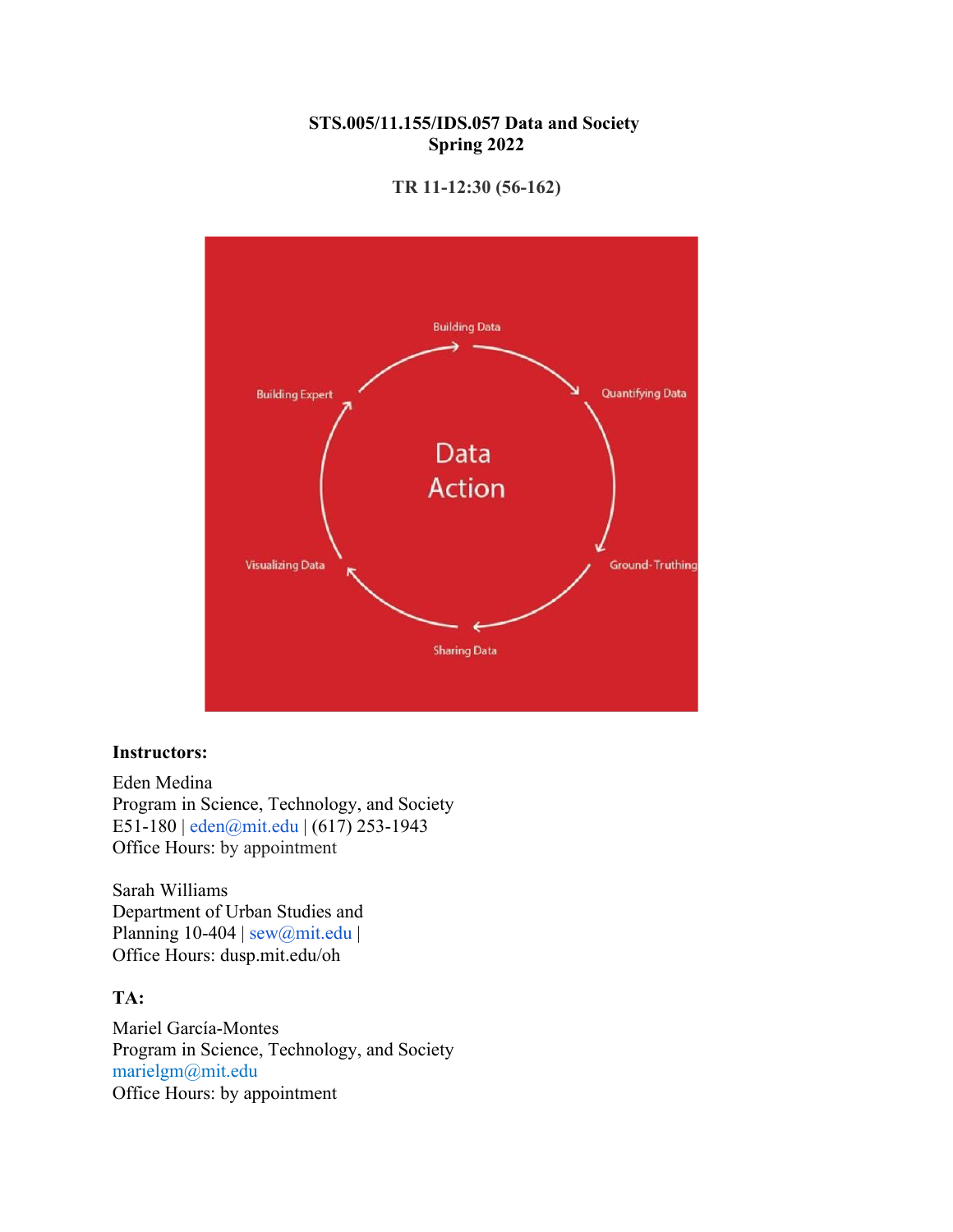## **Description**

The course will introduce students to the social, political, and ethical aspects of data science work. It is designed to create reflective practitioners who are able to think critically about how collecting, aggregating, and analyzing data are social processes, and processes that affect people. Students will also be asked to consider how they view their obligation to those who produce the data that data scientists collect and analyze. Students will be expected to participate in class discussions and complete homework assignments. There will be a final project.

# **Objectives**

By the completion of the course students will:

(1) recognize how social contexts and human values shape the creation of data sets, algorithms, and models;

(2) recognize how the large-scale collection of data, and the automated systems that utilize these data, can affect people, communities, and organizations.

(3) identify emergent social, political, legal, and ethical challenges in data science and related fields.

(4) apply what they have learned in a class project on a current event.

# **Grading**

Final grades will be calculated according to the following:

60% Homework assignments 30% Final Project 10% Participation

## **Final Project**

The final project will encourage students to position the practices and methods of data science in an interdisciplinary context in order to address a highly complex and challenging problem without a clear solution. Students will present their work in a final presentation.

## **Classroom Behavior**

Everyone is expected to conduct themselves professionally during class. This includes arriving on time. Arriving late or using laptops or other devices for entertainment distracts everyone. Professional behavior also entails being respectful of others and their opinions—even and especially when you do not agree with them.

## **Attendance**

Attendance will be taken in class and will form part of the final participation grade. **Attendance is mandatory on presentation days.** Students needing to miss a class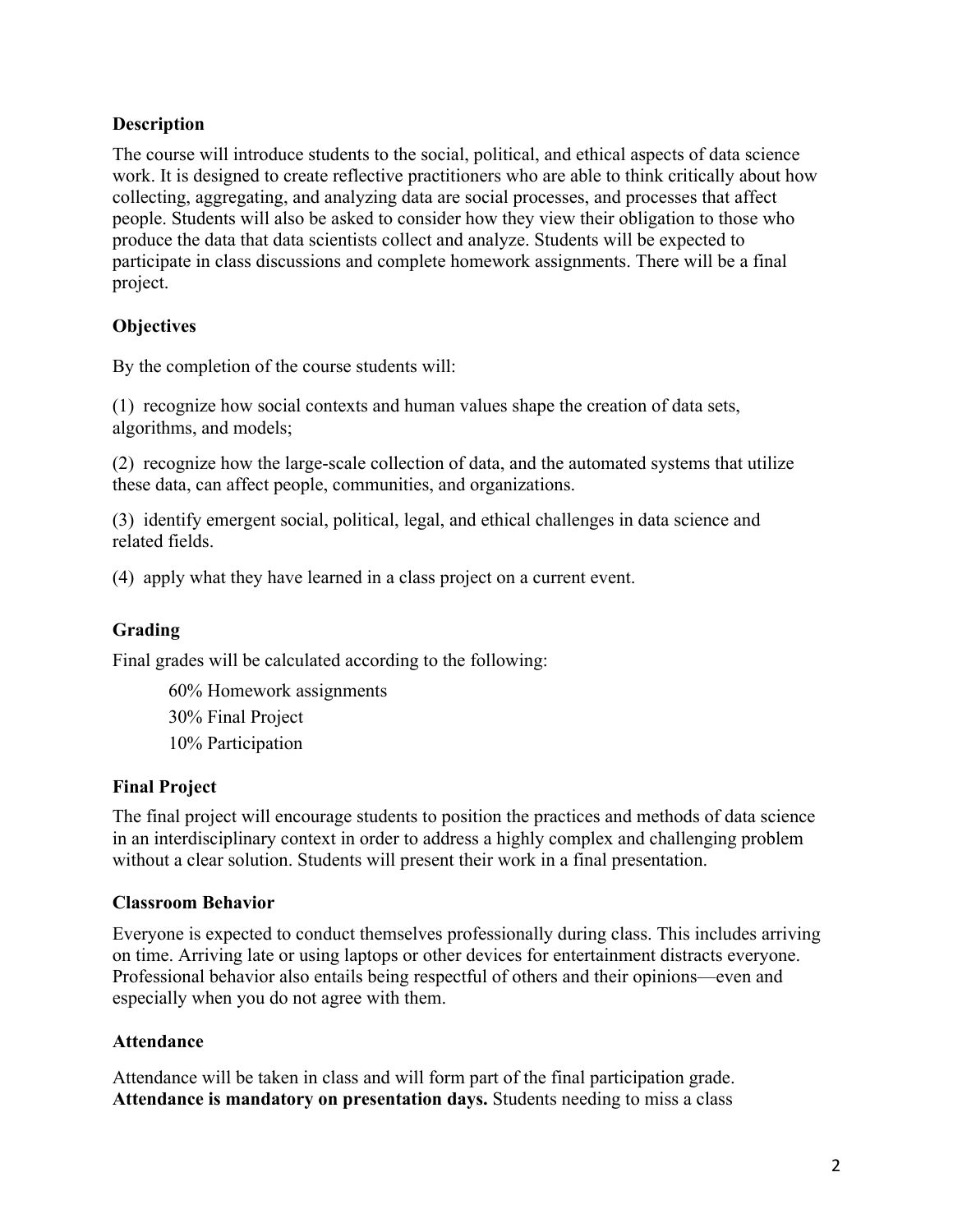presentation because of a serious illness or a personal tragedy will need to receive **advance approval from S^3** and provide supporting documentation if requested.

# **Late Policy**

Turning in assignments promptly is important both for keeping up with course material and to keep all students on a relatively level playing field. A late assignment will be accepted up until one week after the original due date for a loss of one letter grade (e.g., an A becomes an A-). After that point, late assignments will receive no credit and will not be accepted.

There will of course be situations where we are willing to bend these rules. We will strive to respect you by taking your requests seriously if you similarly strive to not take advantage of our inclination to respect them. We're all in this weird boat together---let's be good to each other.

## **Student Conduct, Rights, and Responsibilities**

All students are expected to submit their own original work. Plagiarism constitutes using others' ideas, words or images without properly giving credit to those sources. If you turn in any work with your name affixed to it, I assume that work is your own and that all sources are indicated and documented in the text (with quotations and/or citations). For more information on expectations for student conduct please refer to the MIT handbook on academic integrity available online at http://web.mit.edu/academicintegrity/.

## **Student Support Services and Student Disability Services**

Every attempt will be made to accommodate qualified students with personal or medical issues that may affect the student's ability to attend class and complete assignments. Students requesting this kind of accommodation must contact and receive verification from Student Support Services (S<sup>3</sup>). Students may contact S<sup>3</sup> by emailing  $s3$ -support@mit.edu or calling 617-253-4861. More information is available online at http://studentlife.mit.edu/s3.

Every effort will be made to accommodate students with disabilities. Students with disabilities who need accommodations should contact Disability and Access Services (DAS) as soon as possible by emailing das-student@mit.edu or calling  $617-253-1674$ . Students should also let the instructor know of any approved accommodations as soon as possible so that arrangements can be made in a timely fashion. More information is available online at http://studentlife.mit.edu/das.

# **Mental Health**

MIT offers a range of counseling and mental health resources for students. We encourage you to be proactive about taking advantage of them. Do not hesitate to let us know if you're struggling. We are sensitive to the difficulties of our current moment and want to support you as best we can.

# **Diversity & Inclusion**

MIT values an inclusive environment. We hope to foster a sense of community in this classroom and consider this classroom to be a place where you will be treated with respect. We welcome individuals of all backgrounds, beliefs, ethnicities, national origins, gender identities, sexual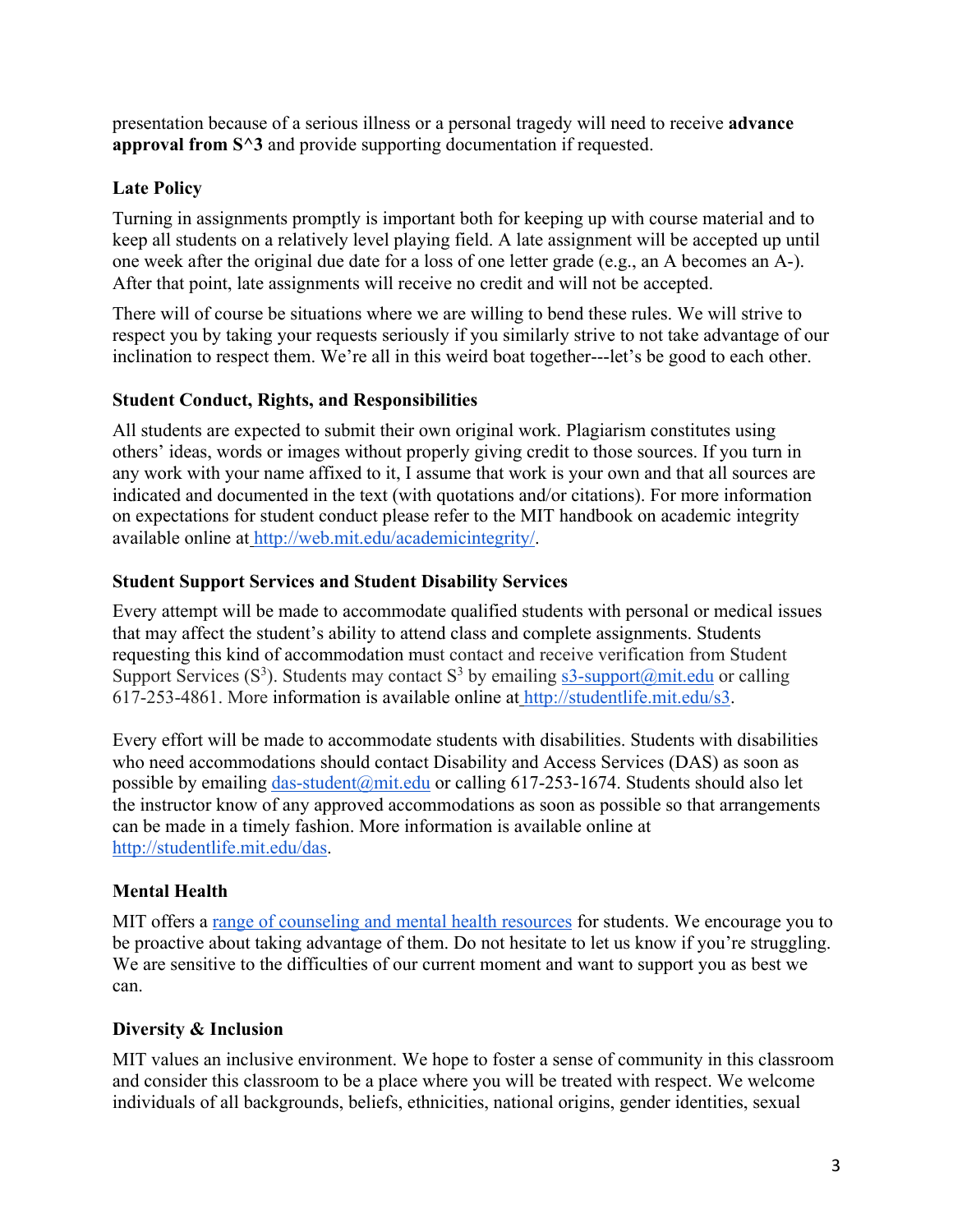orientations, religious and political affiliations – and other visible and nonvisible differences. All members of this class are expected to contribute to a respectful, welcoming, and inclusive environment for every other member of the class. If this standard is not being upheld, please come speak with us immediately.

# **Writing and Communication Center (WCC)**

The Writing and Communication Center offers free one-on-one professional advice from communication experts with advanced degrees and publishing experience. The WCC can help you learn about all types of academic and professional writing and further develop your oral communication skills. You can learn more about the WCC consultations at http://cmsw.mit.edu/writing-and-communication-center and register with the online scheduler to make appointments through https://mit.mywconline.com - Please note that the WCC hours are offered Monday-Friday, 9:00 a.m.-6:00 p.m., and fill up fast.

# **Email Etiquette**

Please give us at least 24 hours to reply to your emails, and we will do the same for you. Please put the course number in the Subject line and remember to sign your email with your name. We expect the language and structure of your emails to be professional. This includes punctuation, salutations/signature, etc.

# **Textbooks**

Students may wish to acquire the following books. These books may be available via open access or the MIT Libraries.

- v Catherine D'Ignazio and Lauren Klein, *Data Feminism* (Cambridge: MIT Press, 2020).
- \* Rob Kitchin, *The Data Revolution: Big Data, Open Data, Data Infrastructures and their Consequences* (London: SAGE Publishers, 2014).
- v Anne Beaulieu and Sabina Leonelli. *Data and Society: A Critical Introduction* (London: SAGE, 2021).
- v Sarah Williams, *Data | Action* (Cambridge: MIT Press, 2020)

These books will appear on the reading list with an (\*).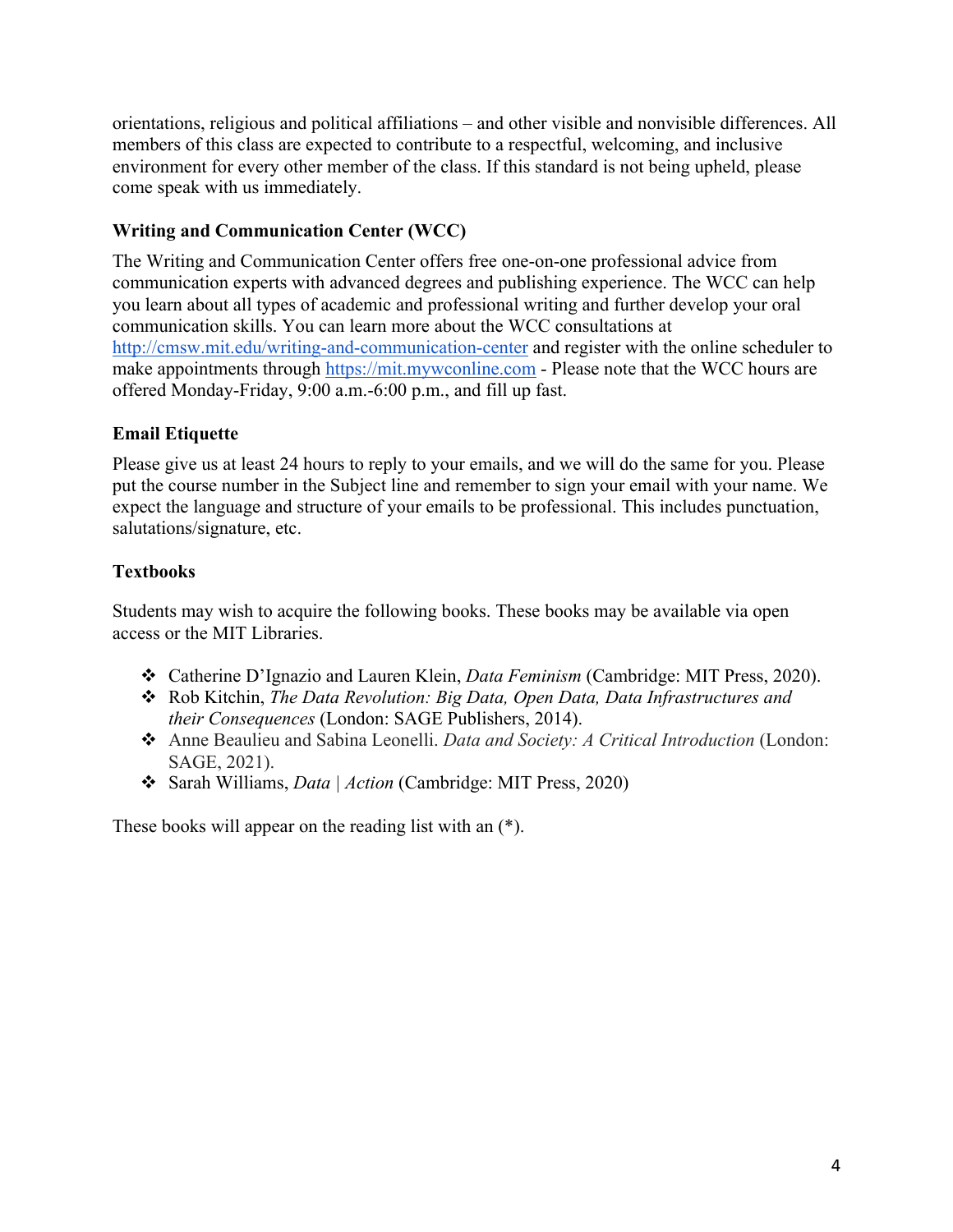### **Course Outline**

#### **Theme 1: Big Data and Society Overview**

February 1 : Introduction to Big Data

❖ Class Review

February 3 : Thinking Critically about Big Data

- v Kate Crawford and danah boyd "Critical Questions for Big Data: Provocations for a Cultural, Technological, and Scholarly Phenomenon." *Information, Communication & Society* 15, no. 5 (2012): 662-679.
- v Chris Anderson, "The End of Theory: The Data Deluge Makes the Scientific Method Obsolete," *Wired*, June 23, 2008 https://www.wired.com/2008/06/pb-theory/
- v Optional: Kate Crawford, Kate, Mary L. Gray, and Kate Miltner, "Critiquing Big Data: Politics, Ethics, Epistemology," *International Journal of Communication* 8 (2014): 10.

#### **Theme 2 : Building Expert Teams**

February 8 : Building Expert Teams : Digital Matatus Building Trust Has Impact

v Chapter 6: New Data Skills. Beaulieu, Anne, and Sabina Leonelli. *Data and Society: A Critical Introduction*\*

#### v **Assignment #1 Distributed**

- *Case study #1 Stop and Frisk*
	- v "Case study: New York's Stop-and-Frisk Policies," Catalysts for Collaboration, https://catalystsforcollaboration.org/case-study-floyd-v-city-of-new-york/
- *Case Study # 2 : Transport in Nairobi*
	- ◆ Sarah Williams, Jacqueline Klopp, Peter Waiganjo, Daniel Orwa, and Adam White. "Digital Matatus: Using Mobile Technology to Visualize Informality." Proceedings ACSA *103rd Annual Meeting: The Expanding Periphery and the Migrating Center* (2015).

*Case Study #3 : Automating Public Health*

- v David Lazer et al., "The Parable of Google Flu: Traps in Big Data Analysis," *Science*  343, no. 6176 (March 14, 2014): 1203–5, https://doi.org/10.1126/science.1248506.
- v "What We Can Learn From the Epic Failure of Google Flu Trends | WIRED," October 17, 2018, https://www.wired.com/2015/10/can-learn-epic-failure-google-flu-trends/.

February 10 : Historicizing Big Data

- v Chapter 2 : Big Data in Context, Anne Beaulieu and Sabina Leonelli, *Data and Society: A Critical Introduction*\*
- v Optional: Eden Medina, "Designing Freedom, Regulating a Nation: Socialist Cybernetics in Allende's Chile," *Journal of Latin American Studies.*

February 15 : Guest speaker, Jeremy White, graphics editor for *The New York Times*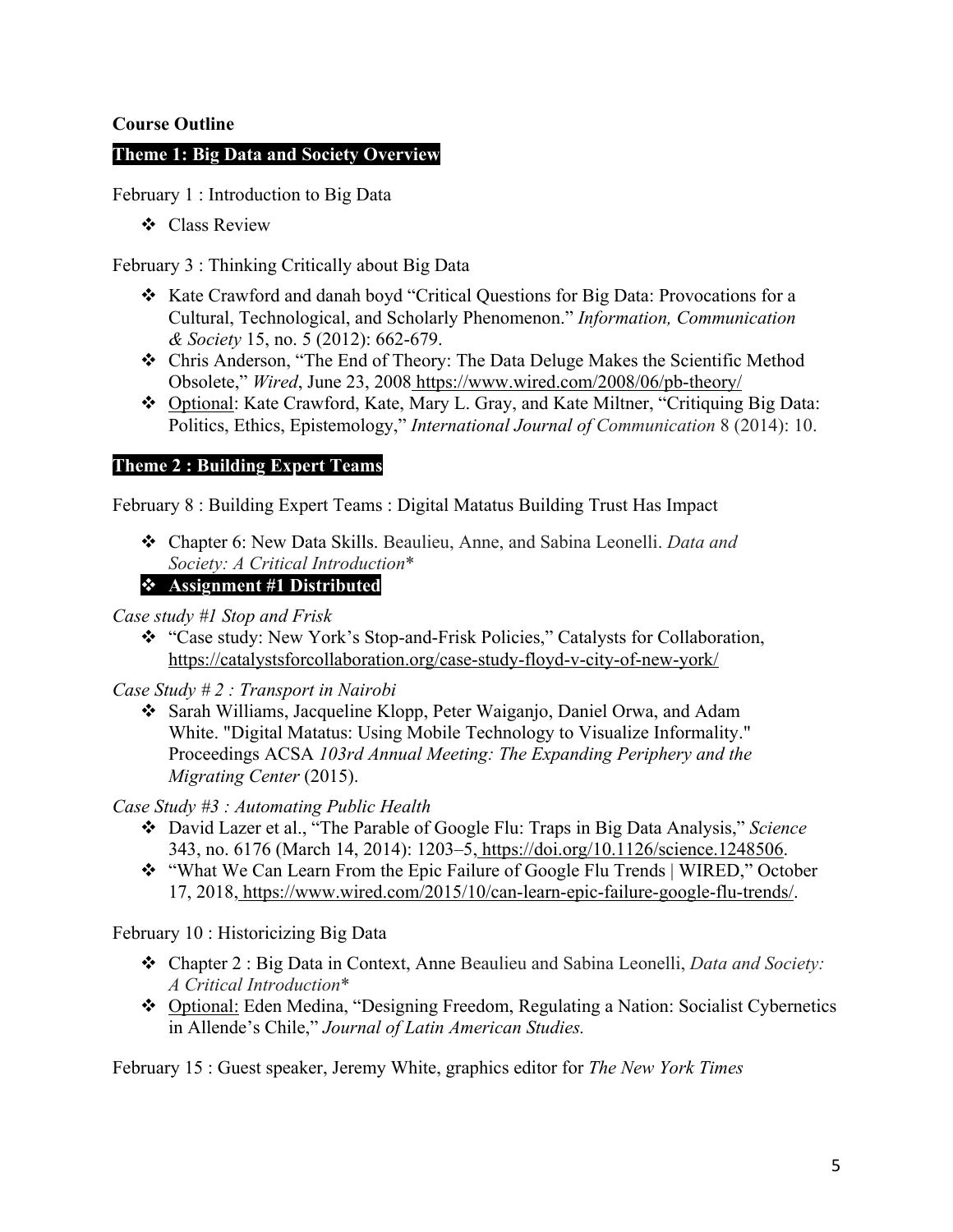### **Theme 3: How Do We Build Data**

February 17 : The Ways We Create Data

## v **Assignment #1 DUE**

- v Chapter 3 : Characteristics of Data, Beaulieu, Anne, and Sabina Leonelli. *Data and Society: A Critical Introduction*\*
- v Chapter 1 (only read-up to the Data, Information, Knowledge and Wisdom section.) Rob Kitchin, *The Data Revolution: Big Data, Open Data, Data Infrastructures and Their Consequences*\*

Example # 1 : Collection Data from the Bottom

v Sarah Williams, Chapter 2: Build It! Data is Never Raw, It's Collected*, Data | Action : Modeling for Civic Change*\*

Example #2 : What Get Collected

v Catherine D'Ignazio and Lauren Klein, Chapter 2: What Gets Counted, *Data Feminism*\*

Example 3 # : Cites and Collecting Data Power and Control

v Sarah Williams, Chapter 1 : Big Data For Cities in Not New, *Data | Action : Modeling for Civic Change*\*

February 22 : No class; Monday schedule of classes

February 24: Data Creation and Power

- v Introduction, Chapter 1, Catherine D'Ignazio and Lauren Klein, *Data Feminism*\*
- v David Fidler, ed. *The Snowden Reader* (selections)
- v Joanna Radin, "Digital Natives: How Medical and Indigenous Histories Matter for Big Data," *Osiris* 32 (2017): 43**–**64.

## v **Assignment #2 Distributed**

March 1 : Ways of Thinking about Bias

- v Watch *Coded* Bias, directed by Shalini Kantayya, Women Make Movies, 2020 (documentary). Available on Netflix and online via MIT Libraries.
- v Optional: Helen Nissenbaum and Batya Friedman, "Bias in Computer Systems," ACM Transactions on Information Systems
- v Optional: Andrew D. Selbst, Danah Boyd, Sorelle A. Friedler, Suresh Venkatasubramanian, and Janet Vertesi. 2019. Fairness and Abstraction in Sociotechnical Systems. In Proceedings of the Conference on Fairness, Accountability, and Transparency (FAT\* '19). Association for Computing Machinery, New York, NY, USA, 59–68.

March 3 : Informed Consent

## v **Assignment #2 Part A due**

• National Commission for the Protection of Human Subjects of Biomedical and Behavioral Research. *The Belmont Report: Ethical Principles and Guidelines for the Protection of Human Subjects of Research*, 1979.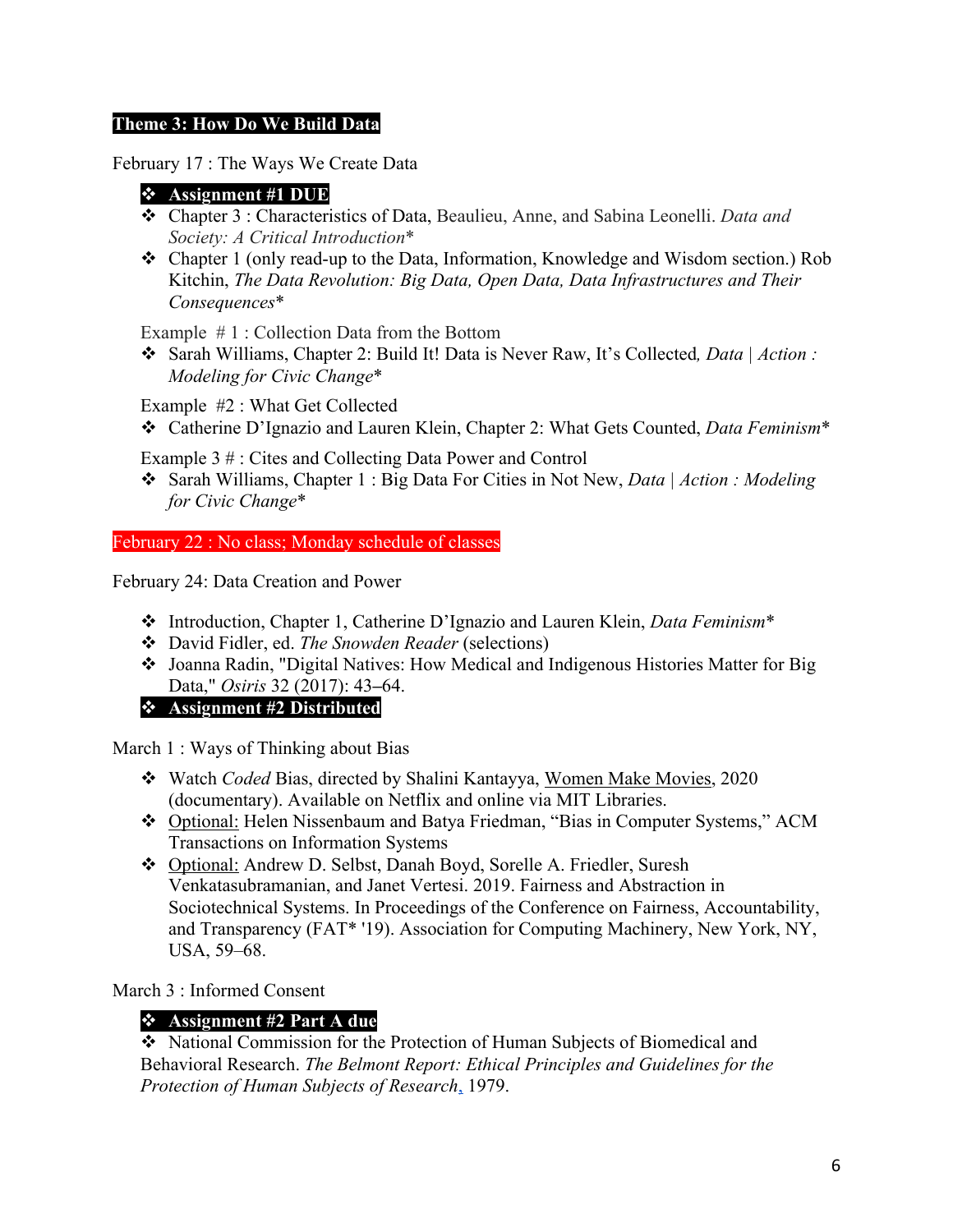v Carole Cadwalladr and Emma Graham-Harrison, "Revealed: 50 million Facebook profiles harvested for Cambridge Analytica in major data breach," *Guardian*, March 17, 2018, https://www.theguardian.com/news/2018/mar/17/cambridge-analyticafacebook-influenc e-us-election

v Scott Berinato, "Stop Thinking About Consent: It Isn't Possible and Isn't Right," *Harvard Business Review*, September 24, 2018.

v Jacob Metcalf and Kate Crawford. "Where are Human Subjects in Big Data Research? The Emerging Ethics Divide." *Big Data & Society* 3, no. 1 (2016).

March 8 : Code of Ethics for Using Data

- v Chapter 9 and 10 : Data Justice and Ethics, Beaulieu, Anne, and Sabina Leonelli. *Data and Society: A Critical Introduction*\*
- v Matthew Zook et al., "Ten Simple Rules for Responsible Big Data Research," PLOS Computational Biology 13, no. 3 (March 30, 2017): e1005399, https://doi.org/10.1371/journal.pcbi.1005399.
- v Sarah Williams, Conclusion : It's How We Work with Data that Really Matters, *Data | Action : Modeling for Civic Change*\*
- v Catherine D'Ignazio and Lauren F. Klein, "Seven intersectional feminist principles for equitable and actionable COVID-19 data," *Big Data & Society* 7.2 (2020): 2053951720942544.
- v Greenwood, Faine, et al. "The Signal Code: Ethical Obligations for Humanitarian Information Archives." *Harvard, MA* (2017). Up to page 16 (skim other pages)

March 10 : Presentations of a Curated Dataset

# v **Assignment #2 Part B DUE**

# **Theme 4: How Do We Quantify Data?**

March 15 : The Ways We Quantify

- v Chapter 5 : Putting Data to Work, Anne Beaulieu and Sabina Leonelli. *Data and Society: A Critical Introduction*\*
- $\triangleleft$  Chapter 1 (only the section called Data, Information, Knowledge, Wisdom), Rob Kitchin, *The Data Revolution: Big Data, Open Data, Data Infrastructures and Their Consequences*\*
- v Chapter 6, Rob Kitchin, *The Data Revolution: Big Data, Open Data, Data Infrastructures and Their Consequences*\*
- v Chapter 1, Cathy O'Neil, *Weapons of Math Destruction: How Big Data Increases Inequality and Threatens Democracy* (New York: Broadway Books, 2017).

March 17 : Why We Quantify

- v Chapter 3, Virginia Eubanks, *Automating Inequality*, (New York: St. Martin's Press, 2018).
- v Martín Tironi & Matías Valderrama (2022) Worth-making in a Datafied World: Urban Cycling, Smart Urbanism, and Technologies of Justification in Santiago de Chile, *The Information Society*, DOI: 10.1080/01972243.2022.2027587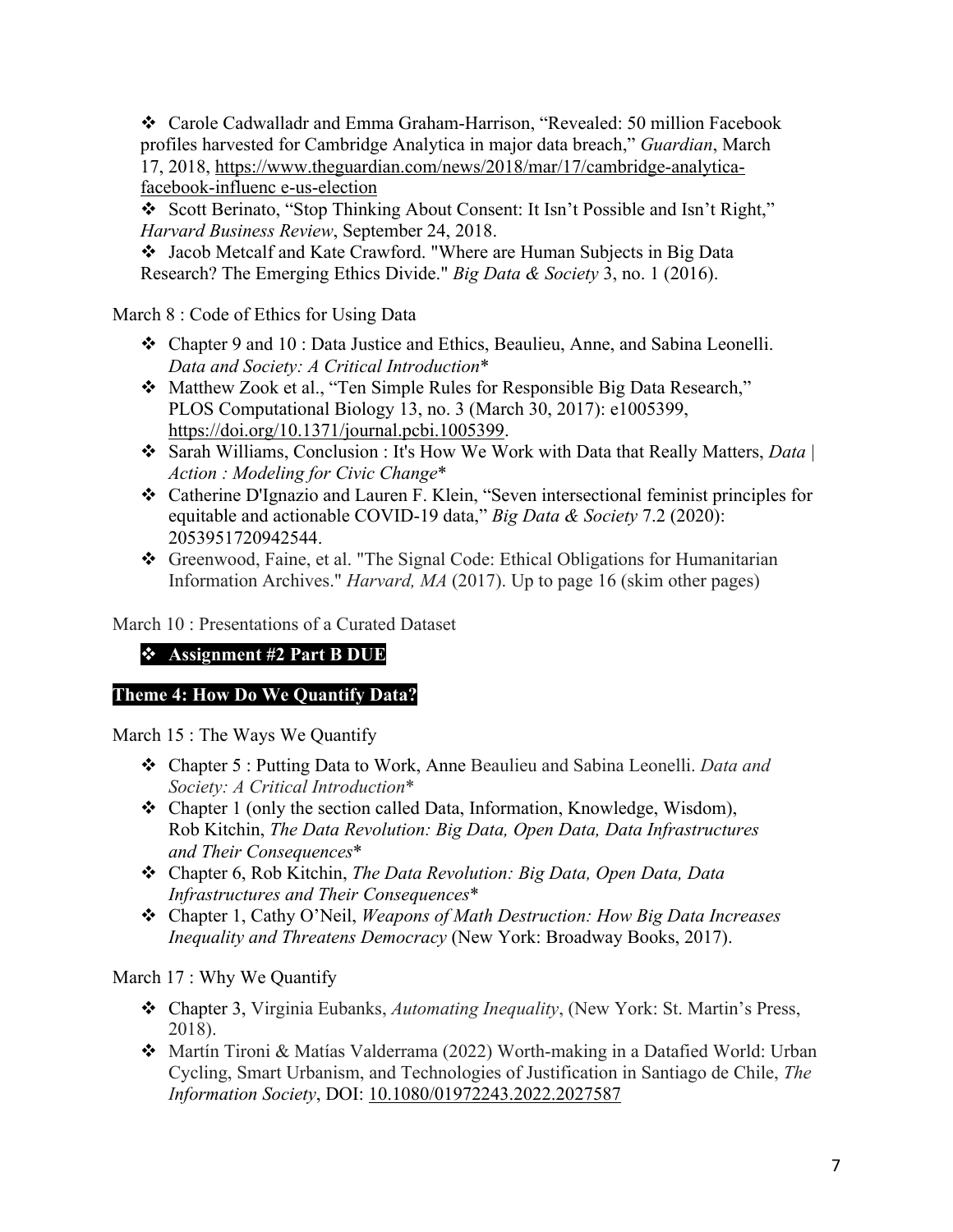v Linnet Taylor, "What is Data Justice: The Case for Connecting Digital Rights and Freedoms Globally," *Big Data & Society,* 2017.

**Spring Break March 21th - March 25th**

March 29 : Data Visualizations

## v **Assignment #3 Distributed**

Sarah Williams, Chapter 4: Share It!, *Data | Action : Modeling for Civic Change*<sup>\*</sup>

- v Jaime Herring et al. "Communicating local climate risks online through an interactive data visualization," *Environmental Communication* 11.1 (2017): 90-105.
- v Jake Porway, "The Trials and Tribulations of Data Visualization for Good", Digital Impact, March 15, 2016 https://digitalimpact.io/the-trials-and-tribulations-of-datavisualization-for-good/
- \* Amar Numanović, "Why policy advocates should pay more attention to data visualization?" Medium, September 12, 2017 https://medium.com/@numanovicamar/why-policy-advocates-should-pay-moreattention-to-data-visualization-81bba1b8bcea
- \* Yixuan Zhang, Yixuan, et al. "Mapping the Landscape of COVID-19 Crisis Visualizations." Proceedings of the 2021 CHI Conference on Human Factors in Computing Systems. 2021.
- $\triangleleft$  Crystal Lee: Visualizing Misinformation https://www.youtube.com/watch?v=vYpGqan2vLw

March 31: Introduction to the Final Project

v Linnet Tayloret al. "Data justice and COVID-19." (2020). https://ia801905.us.archive.org/23/items/data-justice-and-covid-19/Data\_Justice\_and\_COVID-19.pdf

## **Theme 5 :Ground Truthing of Validating Data**

April 5 : Data Epistemology

# v **Assignment #3 DUE**

- v Chapter 4 : Data, Evidence, and Knowledge, Anne Beaulieu and Sabina Leonelli. *Data and Society: A Critical Introduction*\*
- v Chapter 3 : Catherine D'Ignazio and Laura Klein, *Data Feminism*\*
- \* Optional: Sabina Leonelli, "What Difference Does Quantity Make? On the Epistemology of Big Data in Biology," *Big Data and Society*

April 7 : Data Validity

- v Zeynep Tufekci, "Big questions for social media big data: Representativeness, validity and other methodological pitfalls." *Eighth International AAAI Conference on Weblogs and Social Media*. 2014.
- \* Stephen Ansolabehere and Eitan Hersh. "Validation: What big data reveal about survey misreporting and the real electorate." *Political Analysis* 20.4 (2012): 437-459.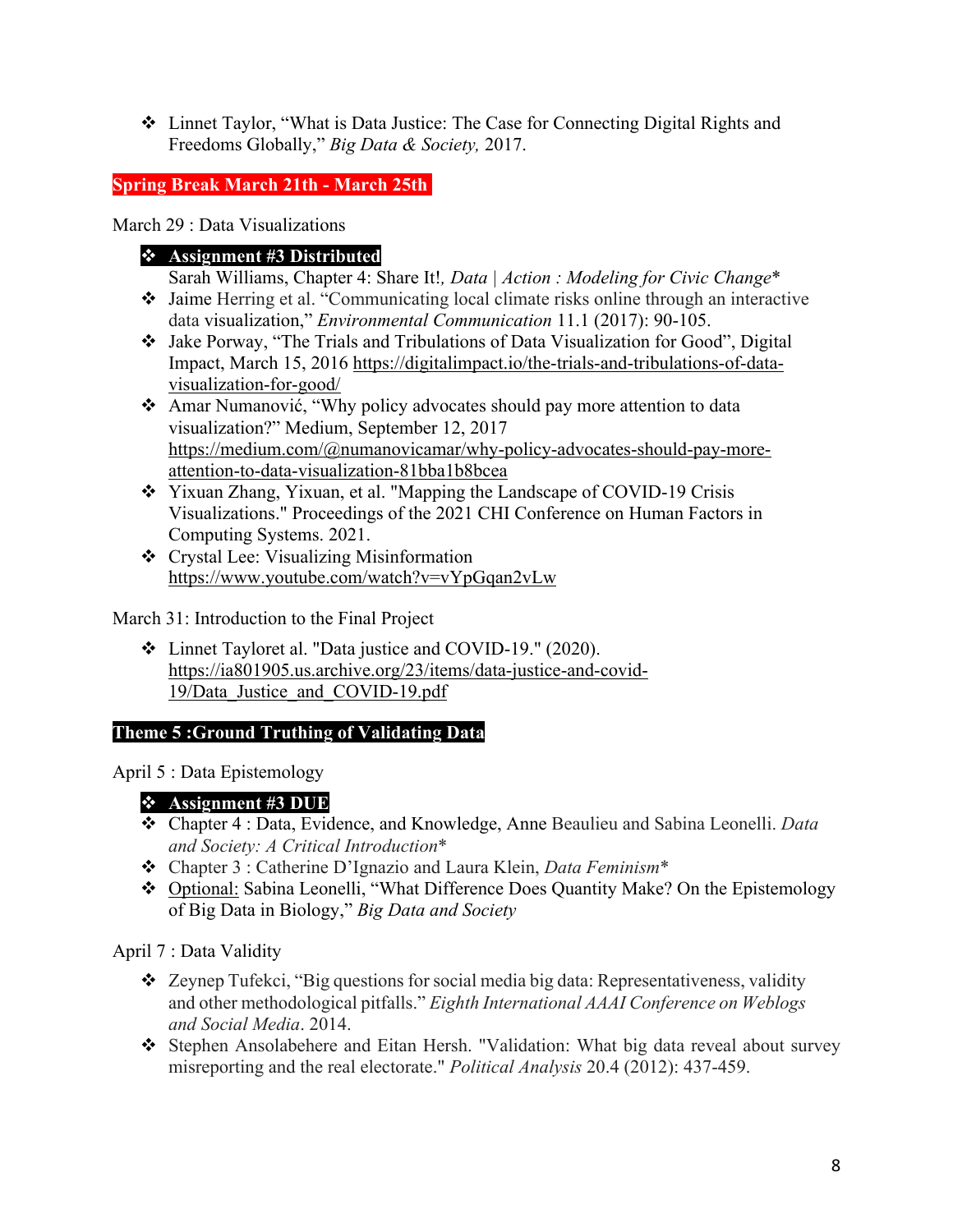April 12 : Guest speaker: Jacqueline Wernimont, Distinguished Chair, Digital Humanities and Social Engagement and Associate Professor of Women's Gender and Sexuality Studies, Dartmouth University

v Readings TBD

v **Assignment #4 Distributed**

# **Theme 6: Data Privacy**

April 14 : Privacy and Surveillance

- v Chapter 10, Rob Kitchin, *The Data Revolution: Big Data, Open Data, Data Infrastructures and Their Consequences*\*
- v Jens Erik-Mai, "Situating Personal Information: Privacy in the Algorithmic Age," in *Human Rights in the Age of Platforms*
- v Shoshanna Zuboff, "It's Not that We've Failed to Rein in Facebook and Google. We've Not Even Tried," *Guardian*, https://www.theguardian.com/commentisfree/2019/jul/02/facebookgoogle-data-change-our-behaviour-democracy

April 19 : Guest Lecture: BU/MIT Technology Law Clinic – U.S. Privacy Law

\* Robert Solove, "A Brief History of Privacy Law" (selections) v **Assignment #4 DUE**

April 21 : Aggregation and Anonymity

- v Michael Zimmer, "But the Data is Already Public": On the Ethics of Research in Facebook." *Ethics and information technology* 12.4 (2010): 313-325.
- v Paul Ohm, "Broken Promises of Privacy: Responding to the Surprising Failure of Anonymization." *UCLA l. Rev.* 57 (2009): 1701.
- v Gina Kolata, "*Your Data Were 'Anonymized'? These Scientists Can Still Identify You*," *New York Times* July 23, 2019, https://www.nytimes.com/2019/07/23/health/dataprivacy-protection.html
- v Thomas Brewster, "120 Million American Households Exposed In 'Massive' ConsumerView Database Leak," *Forbes* December 19, 2017, https://www.forbes.com/sites/thomasbrewster/2017/12/19/120m-american-households-ex posed-in-massive-consumerview-database-leak/#1228bdb37961
- \* Kristin H. Hampton et al. "Mapping health data: improved privacy protection with donut method geomasking." *American Journal of Epidemiology* 172.9 (2010): 1062-1069.

April 26 : Final Project (in class work time)

# **Theme 7: Share It! : Communicating Data Insights**

April 28 : Ethics of Humanitarian Data

v Kate Crawford and Megan Finn, "The Limits of Crisis Data: Analytical and Ethical Challenges of Using Social and Mobile Data to Understand Disasters," *GeoJournal*  80, no. 4 (August 1, 2015): 491–502, https://doi.org/10.1007/s10708-014-9597-z.